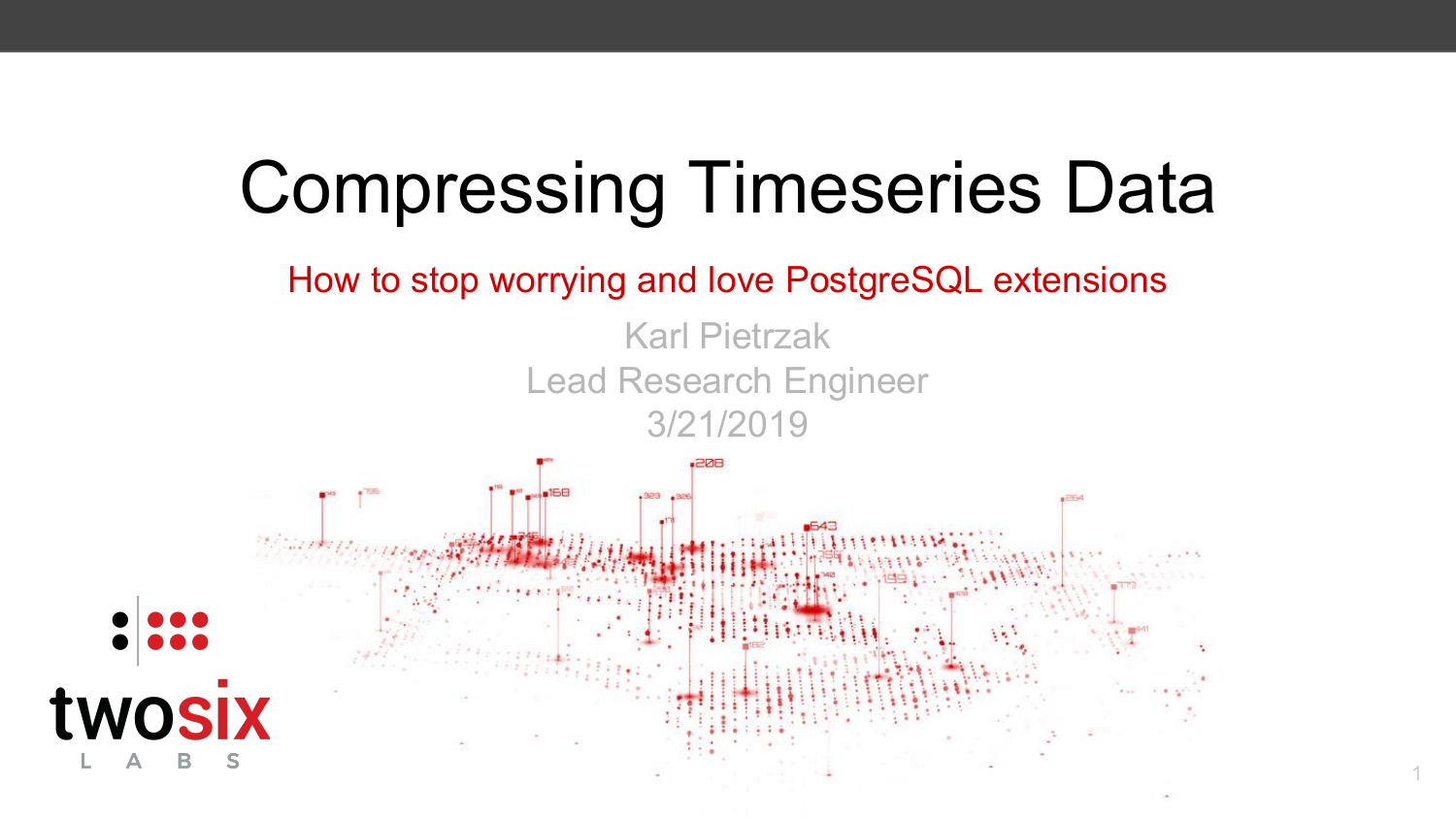## Agenda

- What we do
- Data problems we faced
- How we tried to solve them
- Results
- Other experiments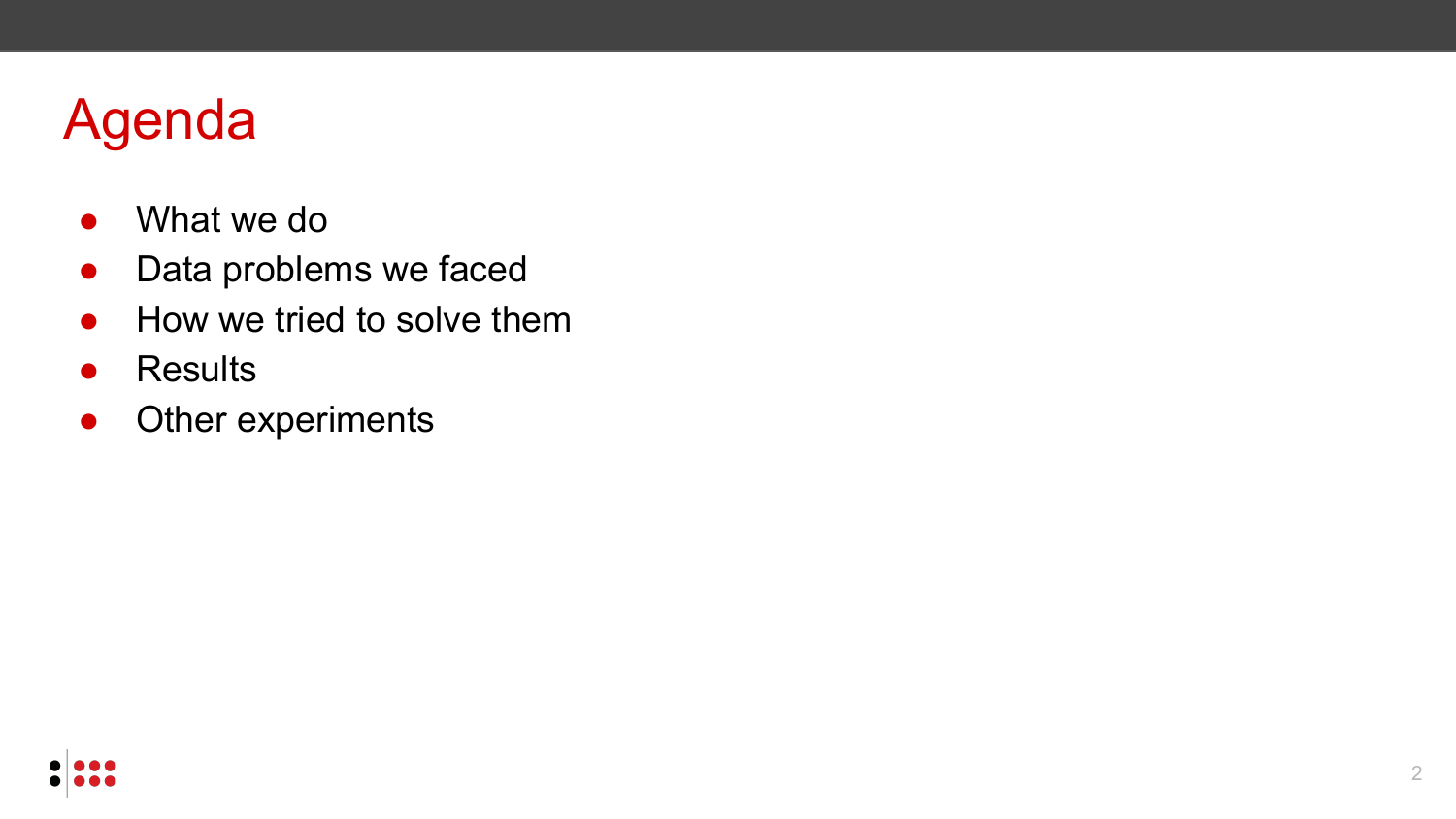### What we do

- DARPA SIGMA project
	- "Real-Time Radiological Detection and Response Platform"
	- SaaS
	- personal, mobile, and static radiation sensors
	- eventually chemical, explosives, and biological agent sensors as well

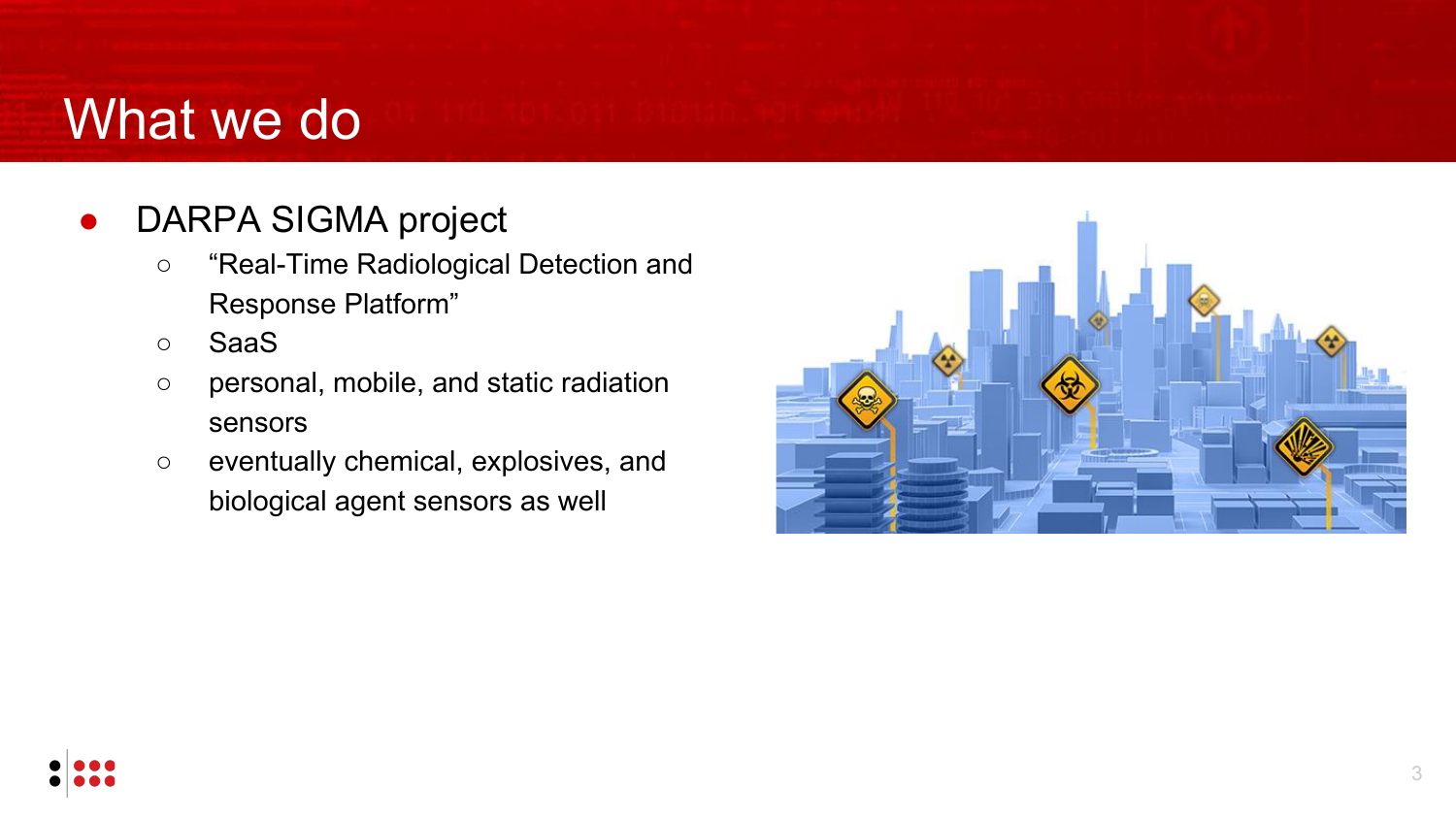### 1,000 sensor deployment in DC area in 2016



https://www.darpa.mil/about-us/timeline/sigma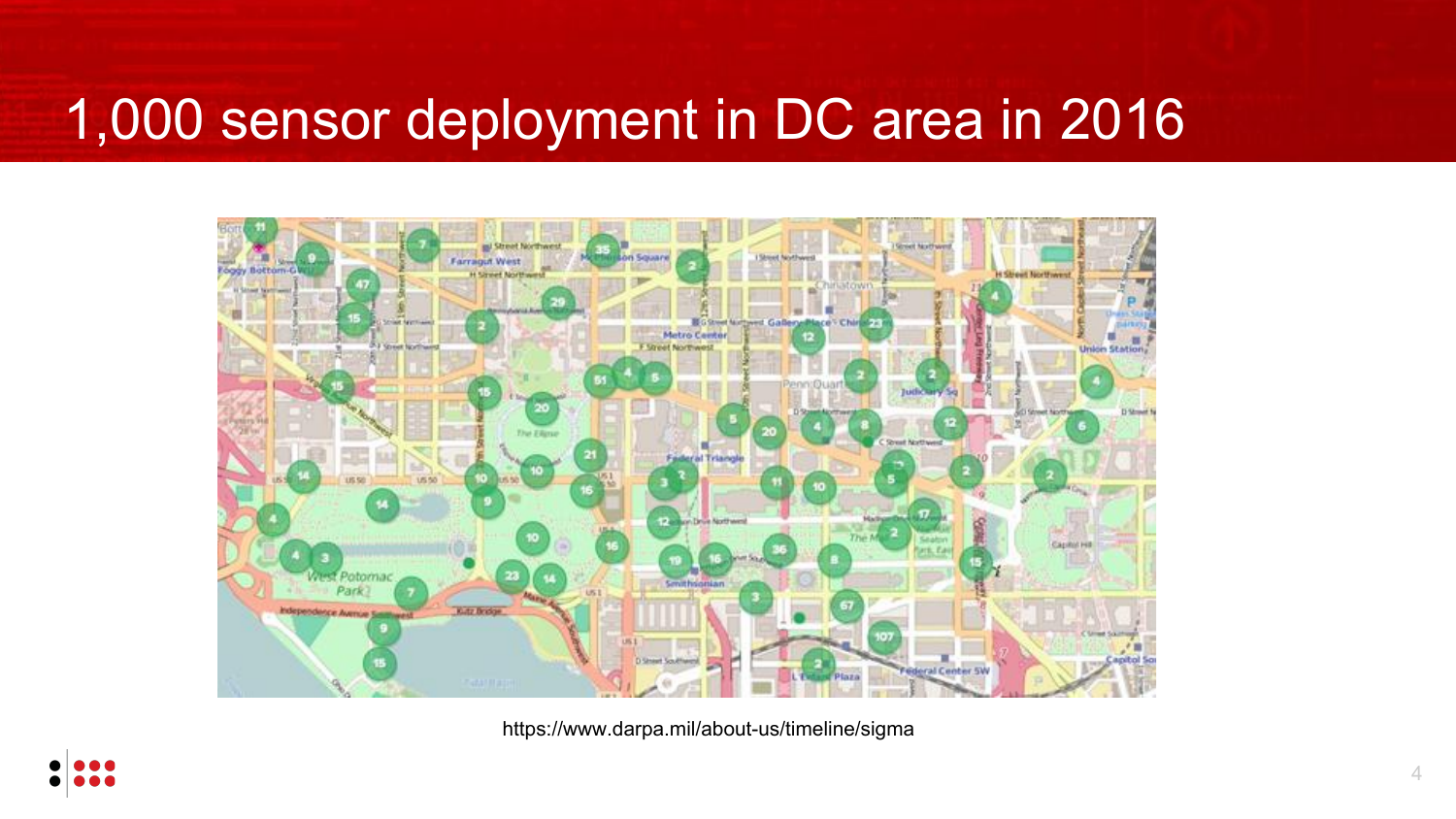#### • Major IoT project

- 100s to 1000s of sensors
- Not just voltage and temperature
- Full spectral readings
	- Usually 1Hz
	- Resolution of sensor varies

Counts/s

#### $K_{\alpha}$ ,  $K_{\alpha 1}$ ,  $K_{\alpha 2}$  3.31 keV  $10.0<sub>l</sub>$  $7.5$  $5.0$  $K_{61}$ ,  $K_{63}$  3.59 keV  $2.5$ Rb  $10.0$  $20.0$  $0.0$ 30.0

**Energy keV** 

#### XRF Spectrum for Potassium in the form of  $K_2CO_3$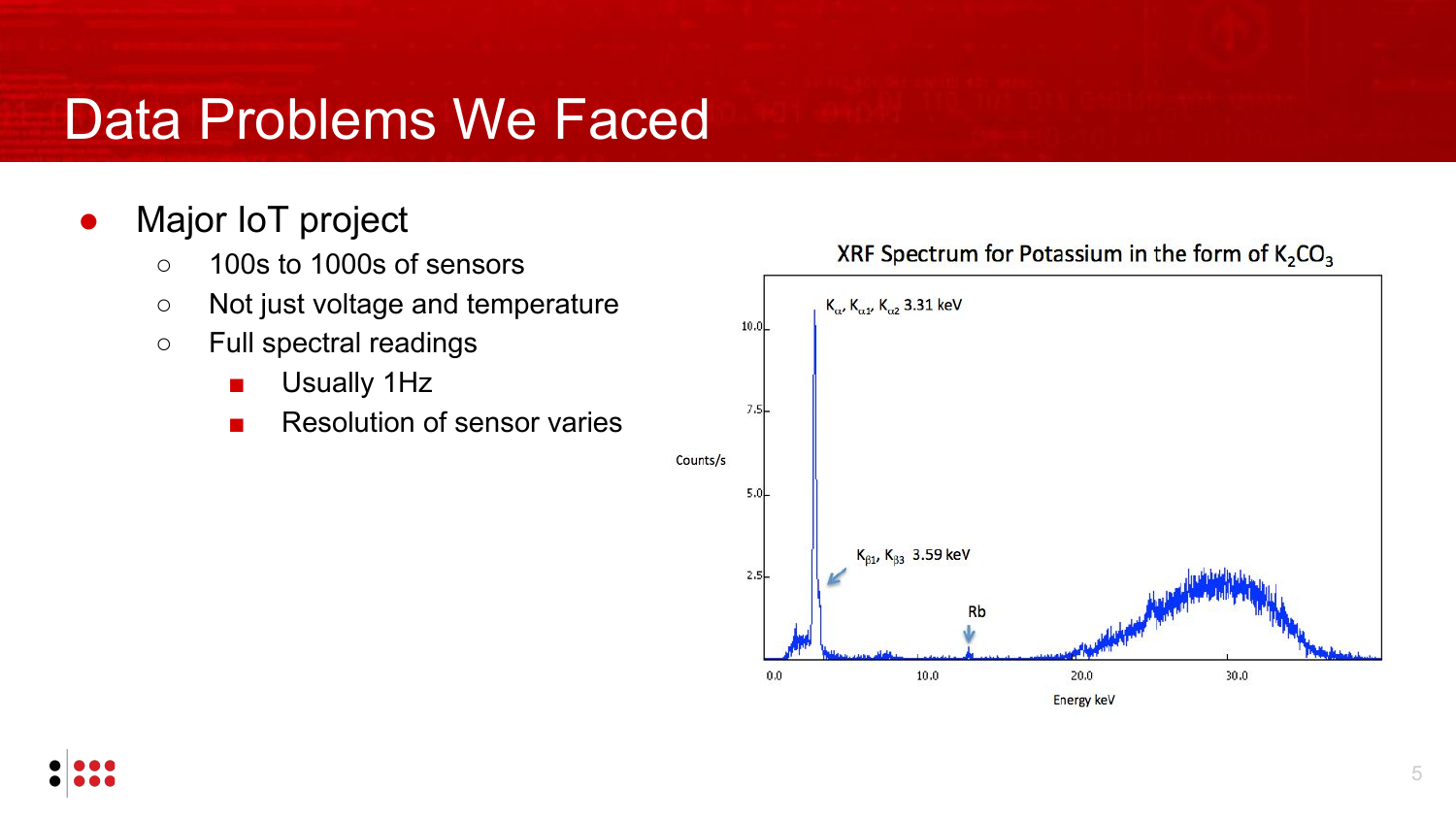- Sensor ID
	- uuid (16 bytes)
- **Time** 
	- timestamptz (8 bytes)
- **Temperature** 
	- $\circ$  real (4 bytes)
- Battery Voltage
	- $\circ$  real (4 bytes)
- **Spectrum** 
	- Min: 512 \* smallint (2 bytes)
	- Max: 4096 \* smallint (2 bytes)

=

- $16+8+8+(512^*2) = 1056$  bytes
- $16+8+8+(4096^*2) = 8224$  bytes

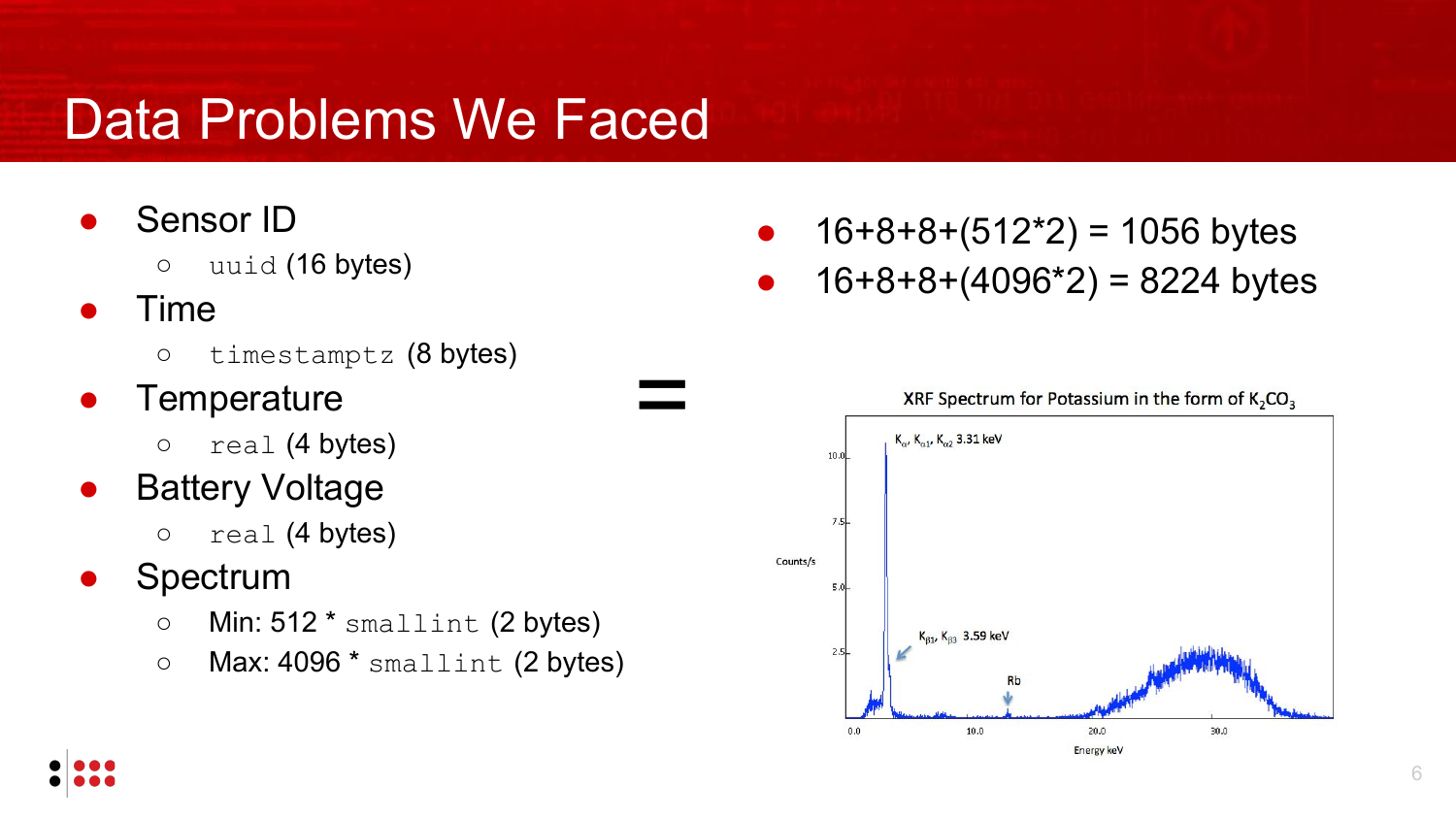- Min:  $16+8+8+(512^*2) = 1056$  bytes
- Max:  $16+8+8+(4096*2) = 8224$  bytes
	- ×
- Once a second, 24 hours a day, 365 days a year

• Min:  $\sim$ 31GB a year

=

- Max:  $\sim$ 241GB a year
- $\sim$ 31.5 billion rows a year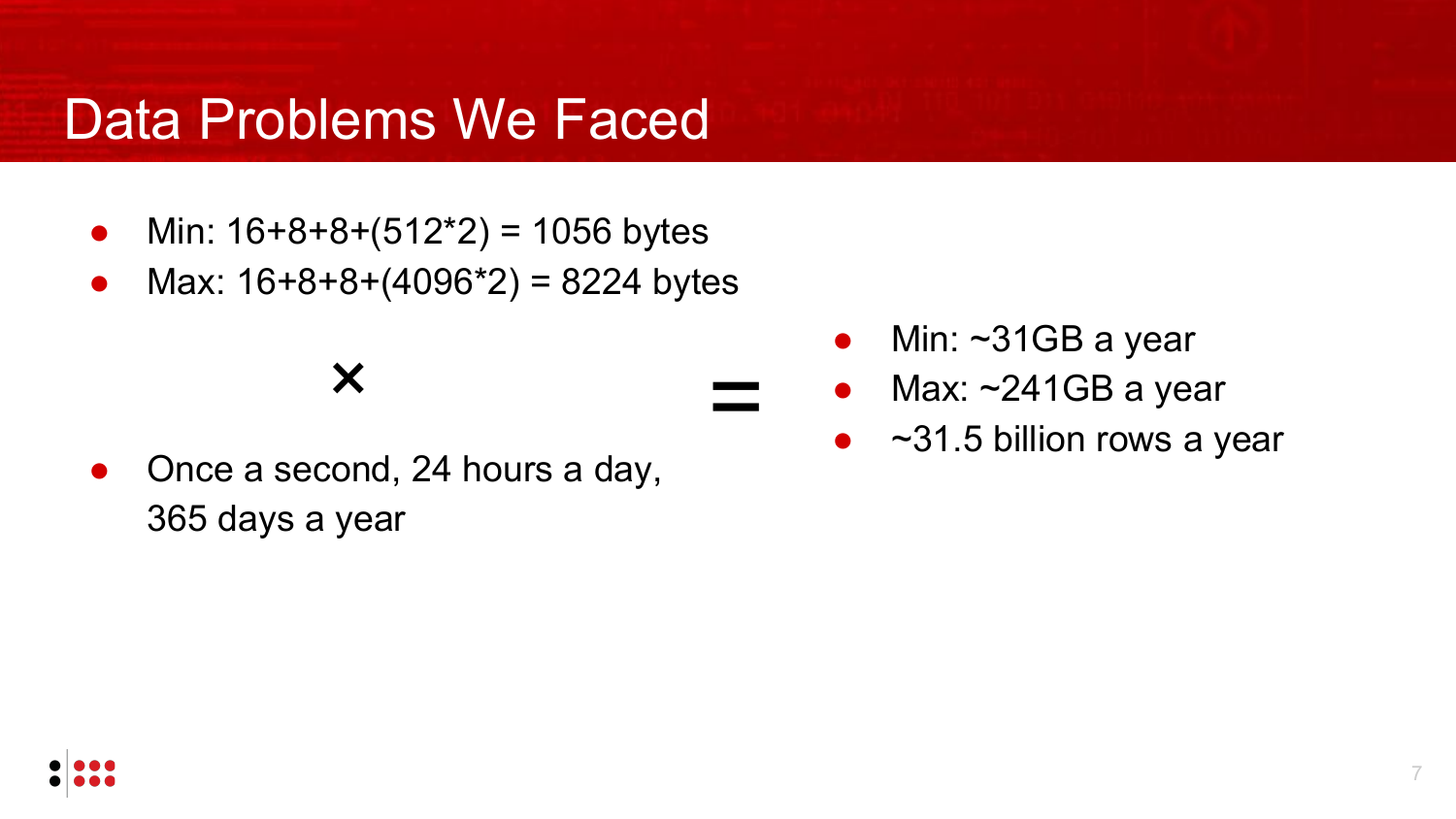- Goal: reduce  $\#$  of rows and sheer amount of data
- Data-specific
	- Battery voltage, location, spectrum, etc. don't change very much
	- Some values fall into a very narrow range
- Data-agnostic
	- timerangetz[], float[][] ?
	- zlib'ed bytea ?
	- one-byte integer, tinyint ?
	- o partitioning, pg partman?

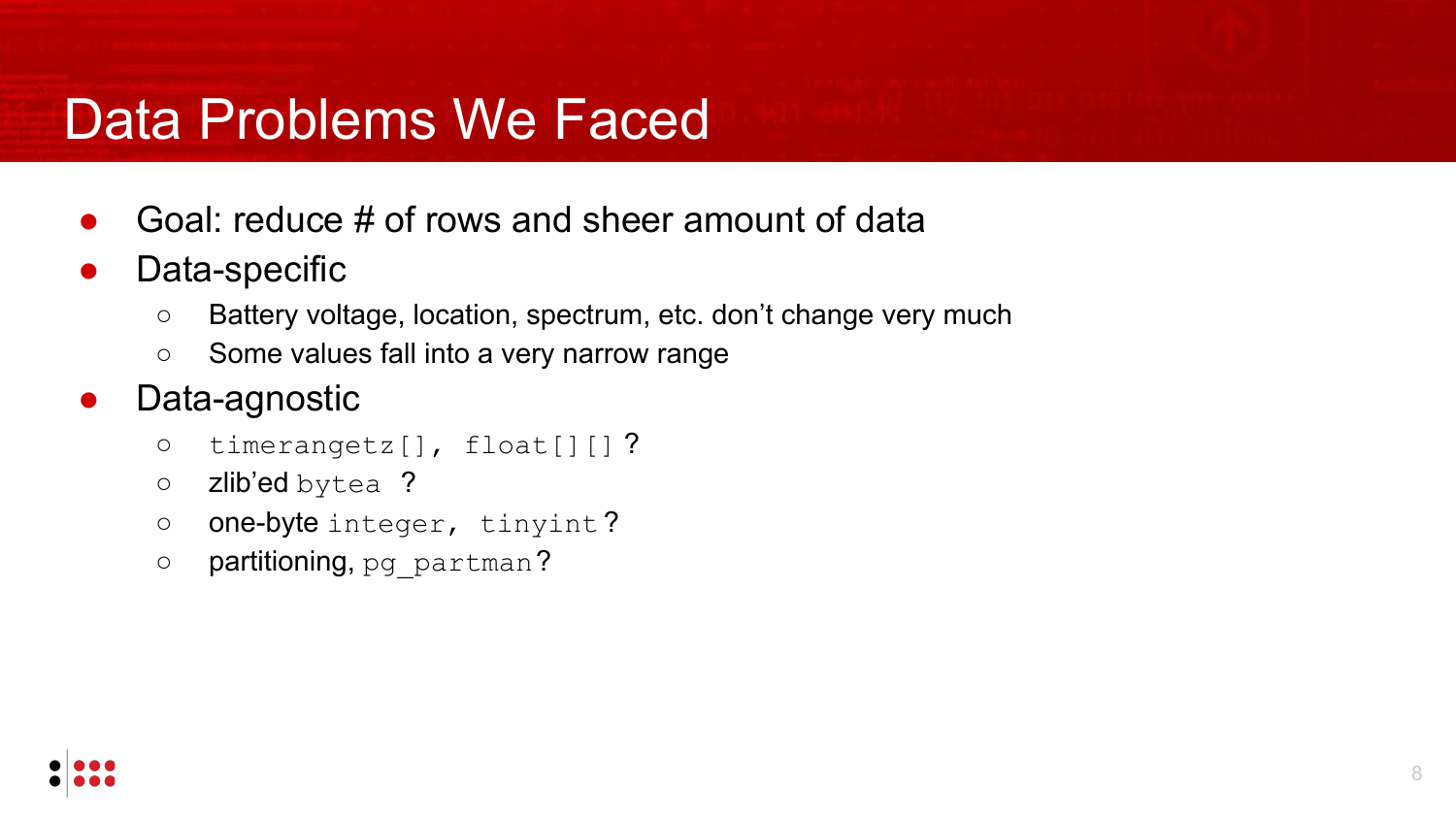#### **TimescaleDB**

- open-source PostgreSQL extension
- Manages time-based partitioning for you
- Lots of helpful time-based functions





Insert throughput of TimescaleDB vs. PostgreSQL when performing INSERTs of 10,000-row batches.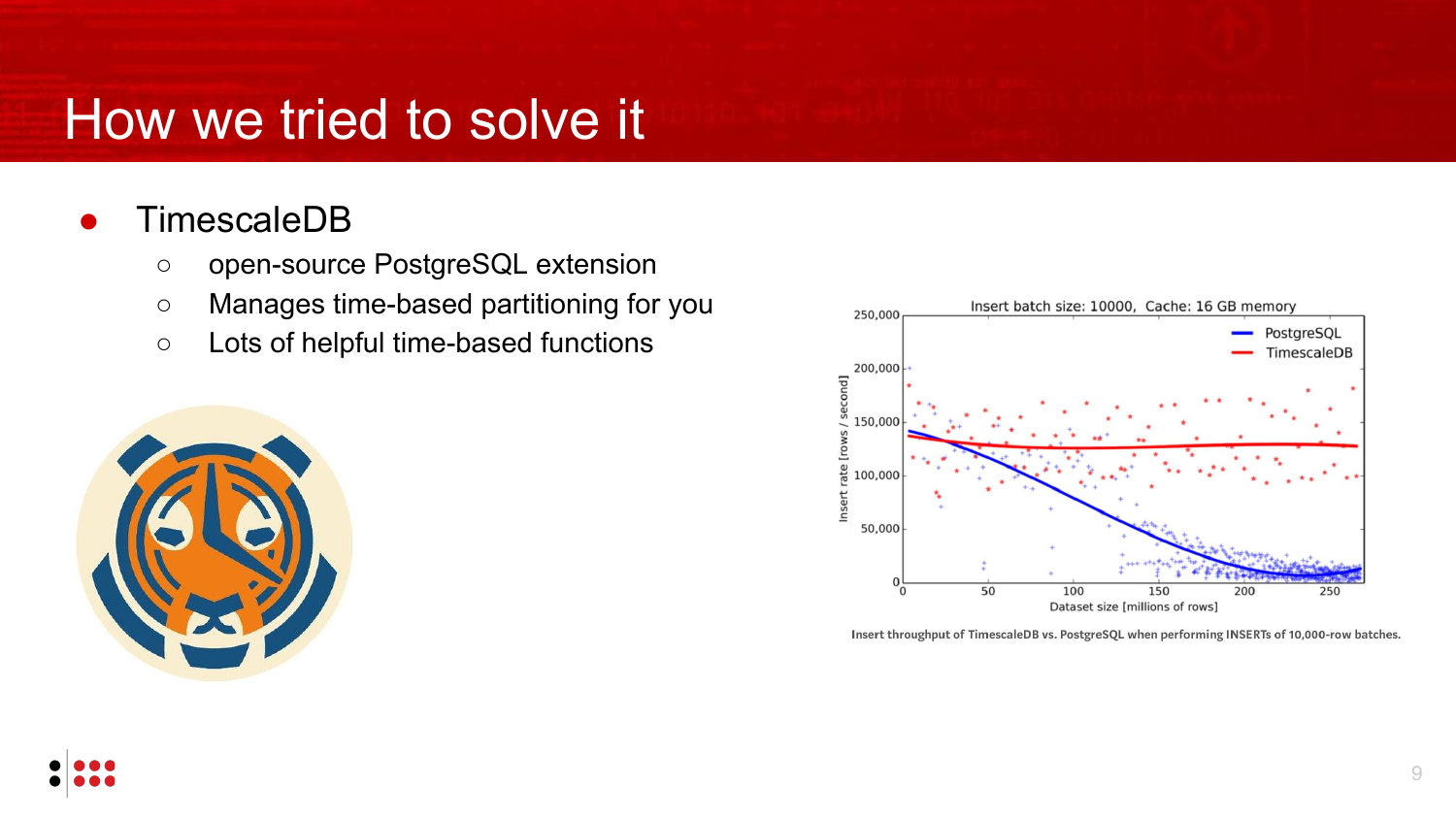#### pgpointcloud

- Another open-source PostgreSQL extension
- Designed for point cloud (LIDAR) data
	- No standardized point cloud format
	- "Some data sets might contain only X/Y/Z values. Others will contain dozens of variables: X, Y, Z; intensity and return number; red, green, and blue values; return times; and many more. There is no consistency in how variables are stored: intensity might be stored in a 4-byte integer, or in a single byte; X/Y/Z might be doubles, or they might be scaled 4-byte integers."

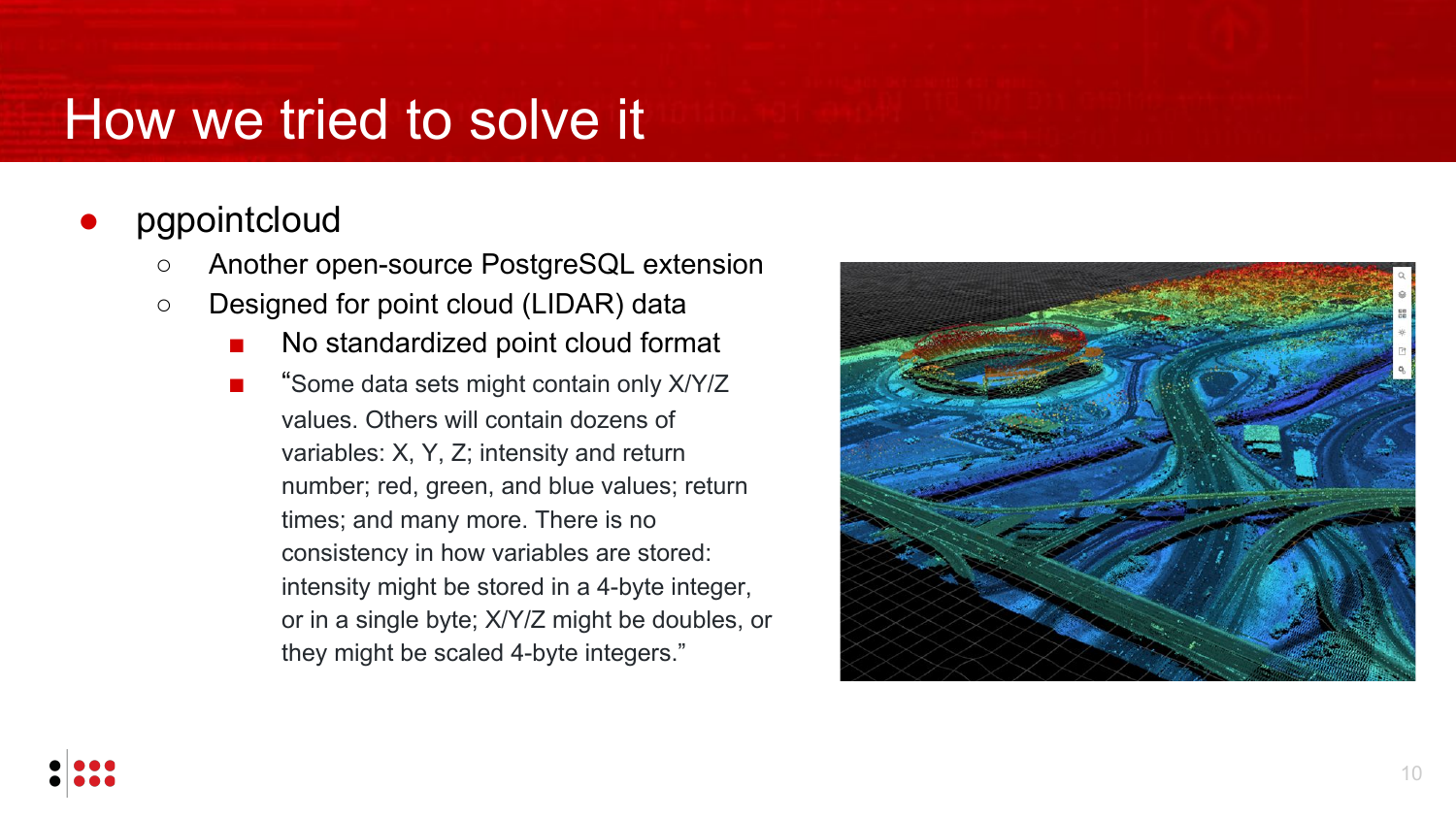### ● pgpointcloud

- *○ Four* different types of compression
	- zlib
	- sigbits
	- rle
	- laz
- Points (X, Y, Z) are combined into Patches (Point[])

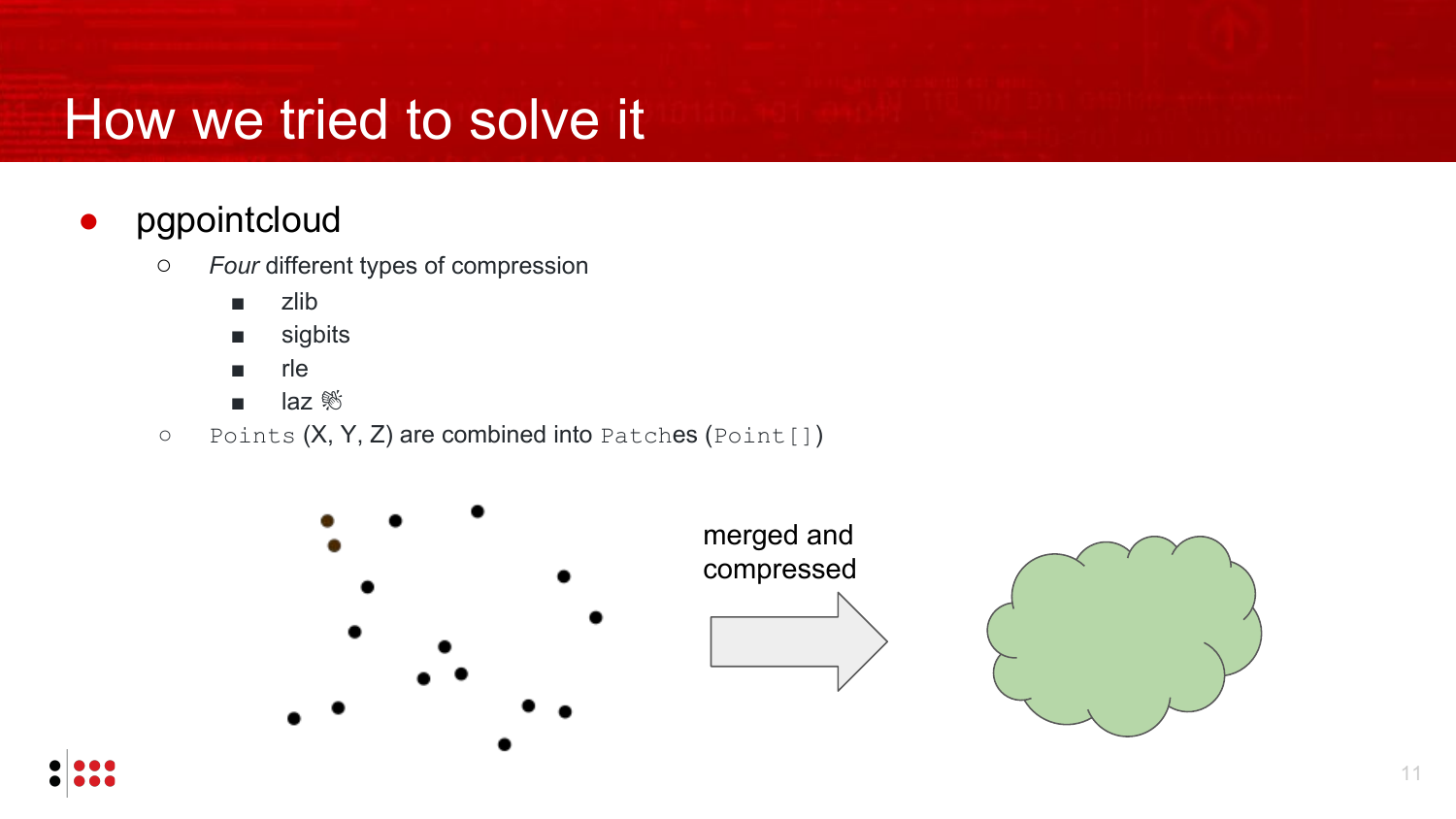#### ● pgpointcloud

- $\circ$  X: uint64 t (time in millis)
- Y: uint16\_t (bin/channel)
- Z: uint16\_t (count)

|     |          | 10.0     | $K_{\alpha}$ , $K_{\alpha 1}$ , $K_{\alpha 2}$ 3.31 keV |                                              |                    |          |  |
|-----|----------|----------|---------------------------------------------------------|----------------------------------------------|--------------------|----------|--|
|     | Z        | 7.5      |                                                         |                                              |                    |          |  |
| าt) | Counts/s | 5.0      |                                                         |                                              |                    |          |  |
|     |          | 2.5      |                                                         | $\rm K_{\beta1}$ , $\rm K_{\beta3}$ 3.59 keV |                    |          |  |
|     |          | $_{0.0}$ |                                                         | Rb<br>10.0                                   | 20.0<br>Energy keV | $30.0\,$ |  |
|     |          |          |                                                         |                                              |                    |          |  |

 $\mathbf{r}$ 

 $\mathbf{u}$  and  $\mathbf{u}$ 

**Y**

XRF Spectrum for Potassium in the form of K<sub>2</sub>CO<sub>3</sub>

| X (time)   | Y (bin/channel) | Z (count) |  |
|------------|-----------------|-----------|--|
| 1553136615 | 2               | 10        |  |
| 1553136615 | 13              | 1         |  |
| 1553136615 | 30              | 3         |  |

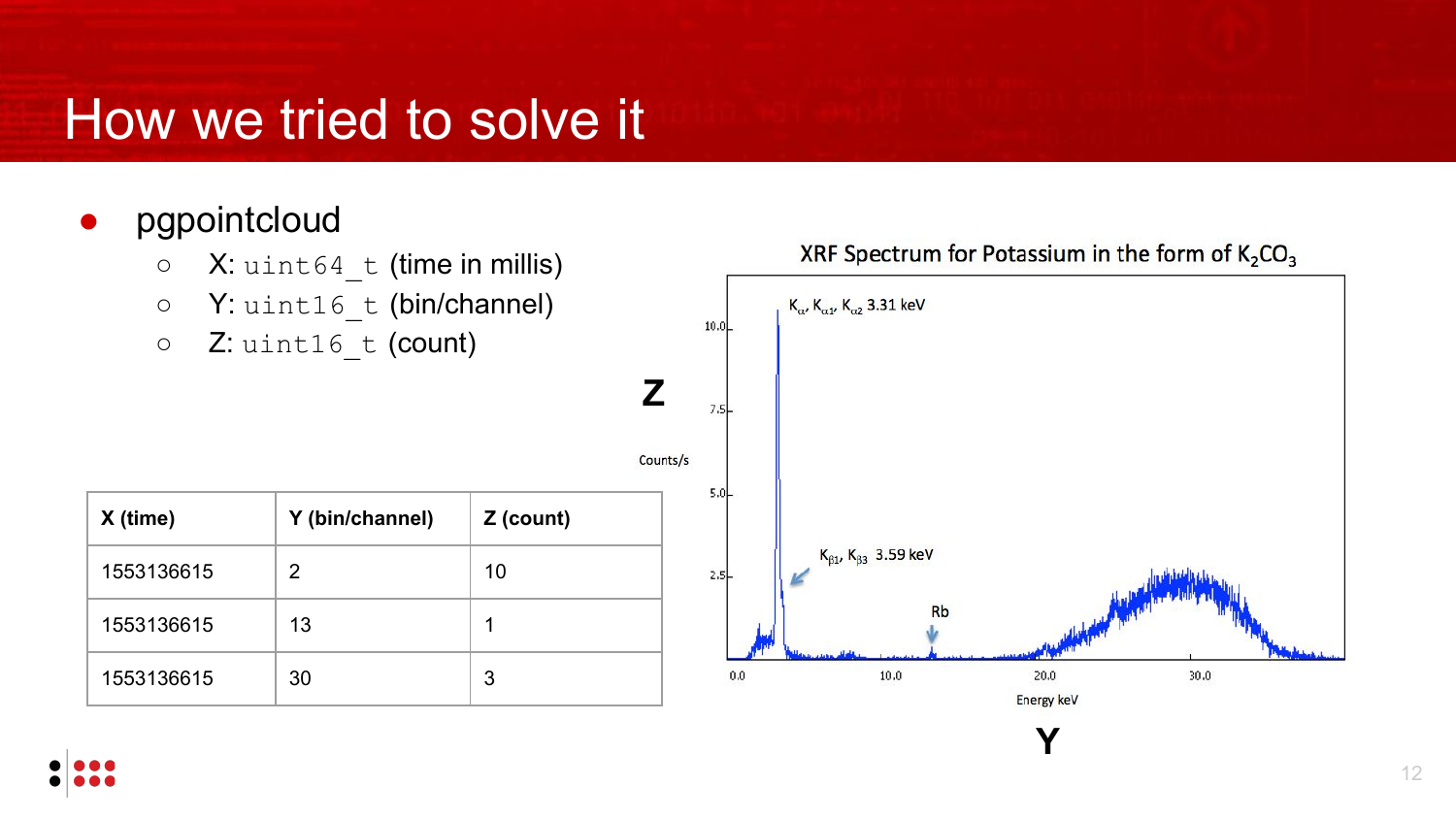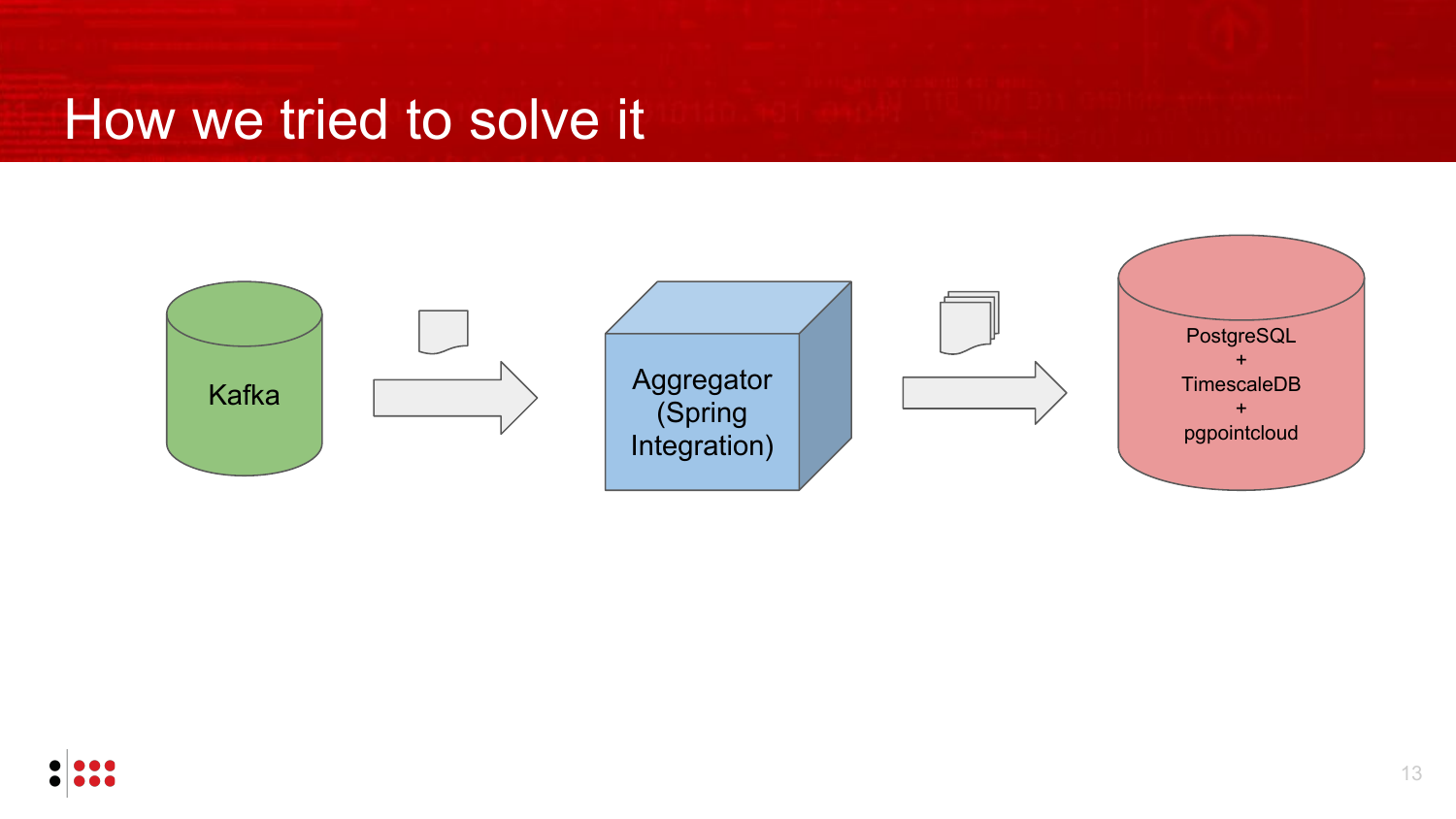### **Results**

```
create table Spectrum (
   sensorId UUID NOT NULL, 
   starttime TIMESTAMP WITH TIME ZONE,
   endtime TIMESTAMP WITH TIME ZONE, 
   spectrum pcpatch( 3),
   PRIMARY KEY(sensorId, starttime)
);
```
- ~80% compression!
	- Compressing across three dimensions: time, channel, and energy
- 60x reduction of rows
- Stable insertion rate
- Full visibility of the data via SQL
	- PC\_Explode(p pcpatch)
	- PC\_FilterGreaterThan(p pcpatch, dimname text, float8 value)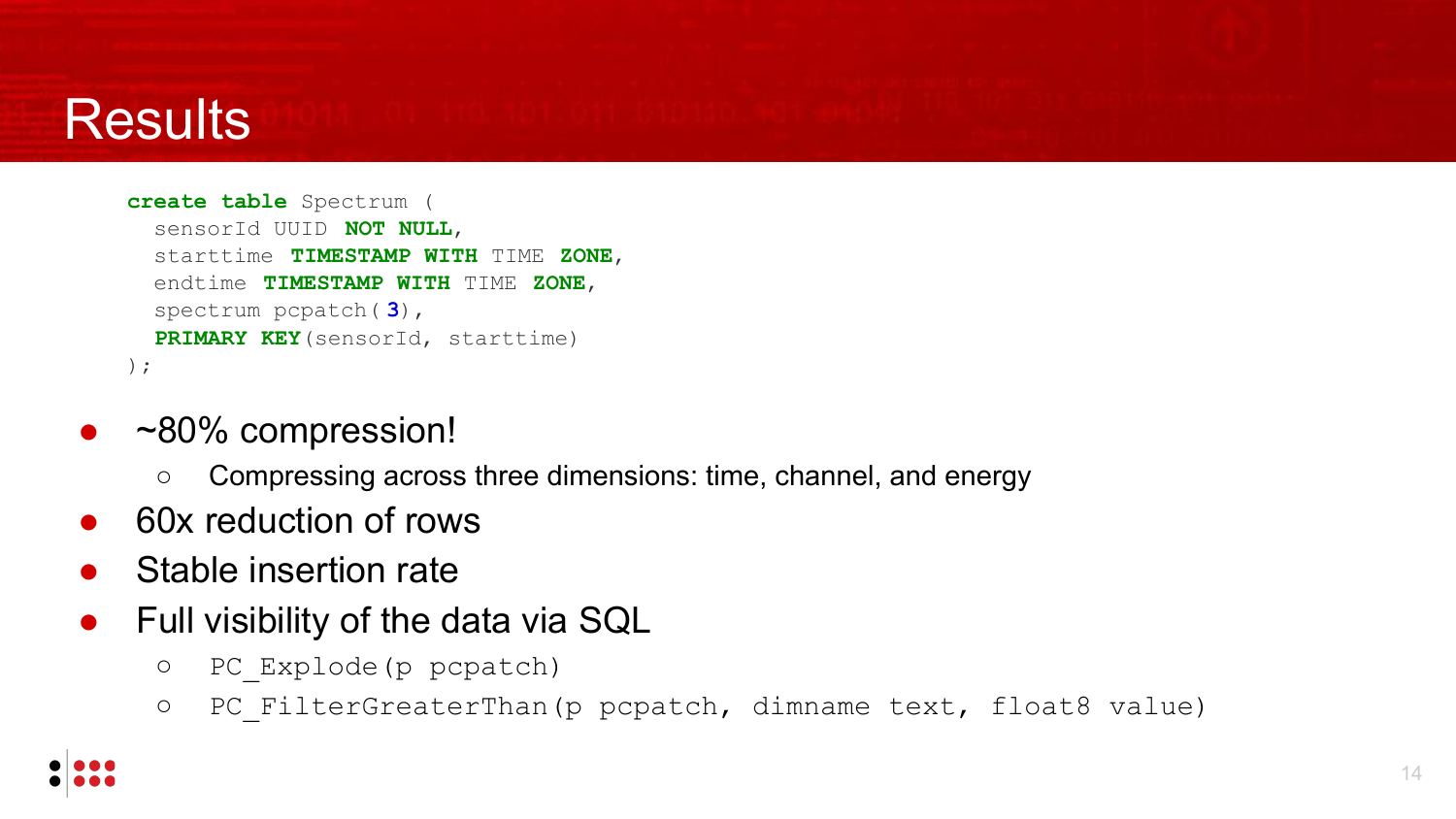### **Other**

- Can use [exclusion constraints](https://www.citusdata.com/blog/2018/03/19/postgres-database-constraints/) if you don't want overlapping patches
- **•** Try Citus with TimescaleDB
- pgpointcloud / TimescaleDB are orthogonal
- Experiment with aggregating different time ranges
- Experiment with aggregating between different sensors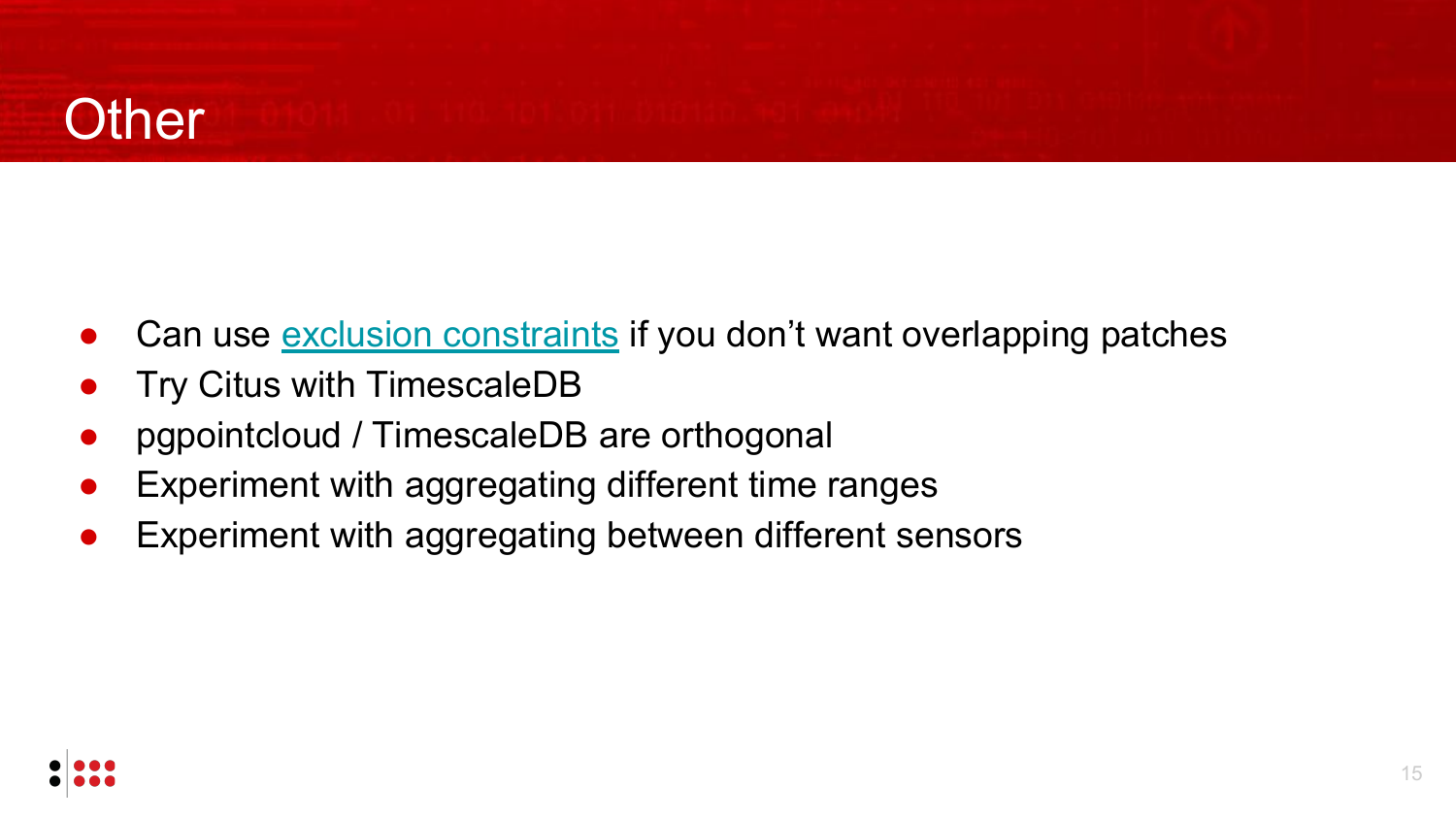### **Conclusion**

- Know your data
- Do not fear PostgreSQL extensions
- Greater than the sum of their parts
- Dockerfile available at

<https://github.com/twosixlabs/docker-postgres-pointcloud>